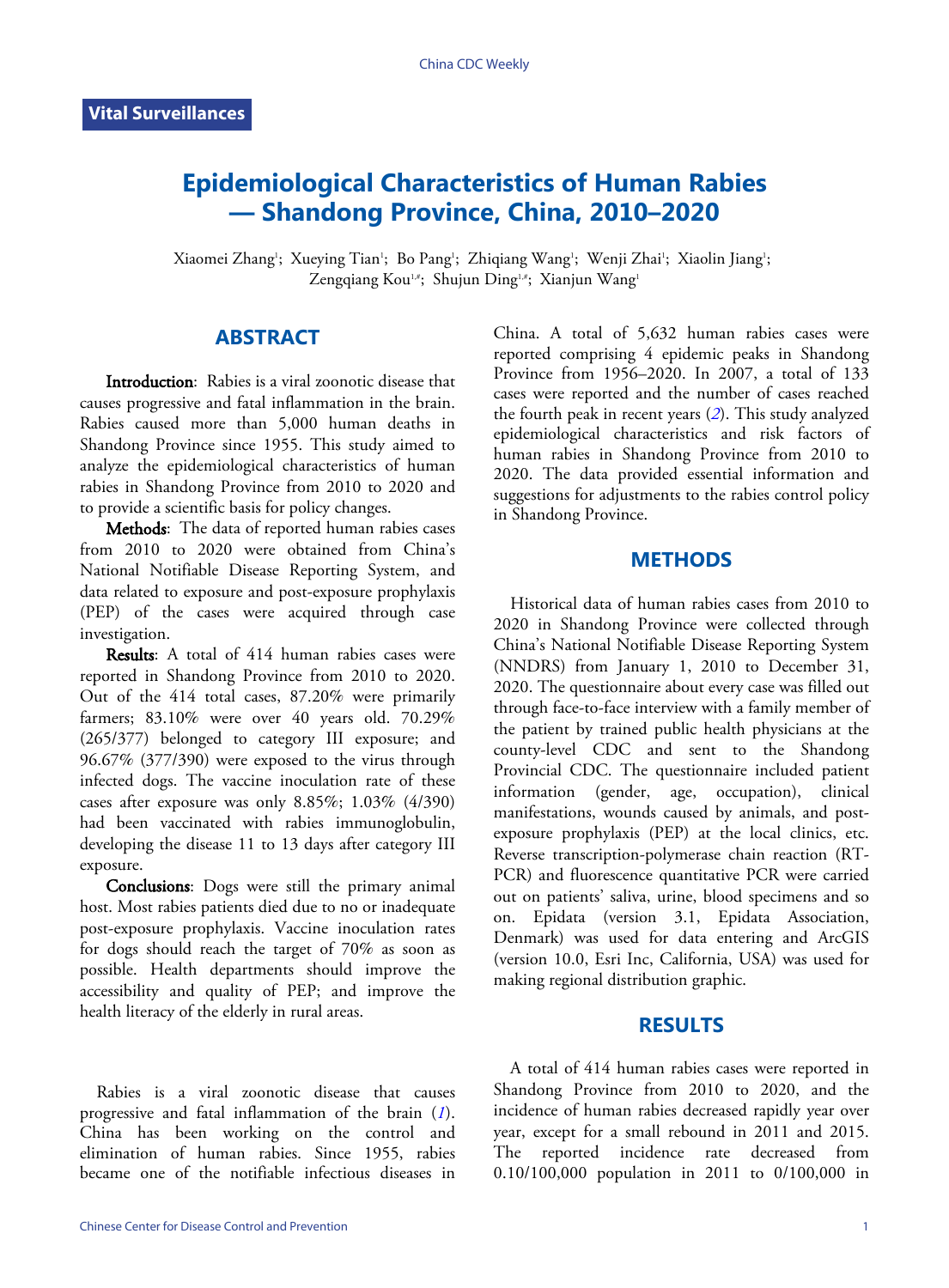2020 with the mean incidence rate of 0.04/100,000 from 2010–2020. Overall, 74 and 91 cases were reported in 2010 and 2011, respectively, and the numberof new cases reached 0 in 2020 ([Figure 1](#page-1-0)). Only  $15.22\%$  (63/414) of specimens from cases were collected and confirmed in the lab. Among these 63 cases, 16 cases were laboratory-confirmed with a positivity rate of 25.40%. Also, 73.42% (304/414) of cases were recorded between March and October with a peak season in October. After 2015, rabies cases gradually reduced, and the peak season was not obvious.

These 414 human rabies cases were distributed widely in 16 municipal areas and 84 counties. Among the 414 human cases, 51 cases were reported from Heze, 48 cases from Linyi, 45 cases from Qingdao, 40 cases from Dezhou, 39 cases from Yantai, accounting for 53.86% of cases in 2010–2020 in Shandong Province. Pingdu City (16 cases), Cao County (14 cases), Laiyang City (12 cases), Junan County (12 cases), and Mudan District (12 cases) were the top five counties in the number of cases, accounting for 15.94% of the total cases in the whole province. All cases occurred in rural areas.

Overall, 71.01% (292/414) of cases were male, and 28.99% (122/414) cases were female. The gender ratio of cases was 2.39∶1. The average age was 52.30±17.04 years old, with a range from 2 to 89 years old. In total, 83.10% (344/414) cases were more than 40 years old. Most human rabies cases from 2010 to 2012 were among the age group from 40 to 49 (62/232, 26.72%), while most human rabies cases from 2013 to 2015 and 2016 to 2020 were among the age group from 50 to 59 (35/124, 28[.23](#page-2-0)%) and 60 to 69 (24/58, 41.38%), respectively [\(Table 1\)](#page-2-0). The higher risk population were born between 1954 and 1972. By occupation, 87.20% (361/414) of cases occurred in farmers, followed by 3.62% (15/414) in students, 3.14% (13/414) in homemakers and unemployed individuals, 2.17% (9/414) in preschool children, and 3.86% (16/414) others.

The fatality rate was 100.00%. Overall, 407 questionnaires of human rabies cases were obtained and the response rate was  $98.31\%$  (407/414). The median course of disease was 4 days, ranging from 0 to 28 days; 91.40% (372/407) of patients died within one week. Most cases showed typical rabies symptoms such as agitation, hydrophobia, fearing of wind, convulsion, and photophobia, etc.

In the study, categories of exposure were recorded in 377 cases (92.63%); 265 (70.29%) of reported fatalities were category Ⅲ exposure. Location of exposure and exposure modes were recorded in 396 cases (97.30%). The wounds injured were mostly occurred on the extremities, and the frequent exposure sites were hands (224 cases, 55.04%), followed by the lower limbs below the knee (78 cases, 19.16%). In 18 cases, there were more than one wound; 343 (86.62%) human cases that died from rabies were due to animal bites; 390 (95.82%) fatalities had reported wounding animal and animal origin; 139 cases (35.64%) were injured by stray animals; and 231 cases (59.23%) by domestic animals (belonging to the family of the case or a neighbor and raised in free range). Overall, 96.67% (377/390) of the cases were injured by dogs, and only 1.89% (4/212[\) of dom](#page-2-1)estic dogs had been vaccinated against rabies [\(Table 2\)](#page-2-1).

Of the 389 (95.58%) cases with available PEP treatment, 216 (55.53%) cases had no wound treatment post exposure at all. Another 137 (35.22%) cases treated the wound by themselves. In total, there were 353 (86.73%) fatalities without proper wound treatment. Only 36 (9.25%) cases had their wounds treated in medical institutions, mostly in village clinics

<span id="page-1-0"></span>

FIGURE 1. The number of cases and incidence rate of human rabies in Shandong Province, China, 2010–2020.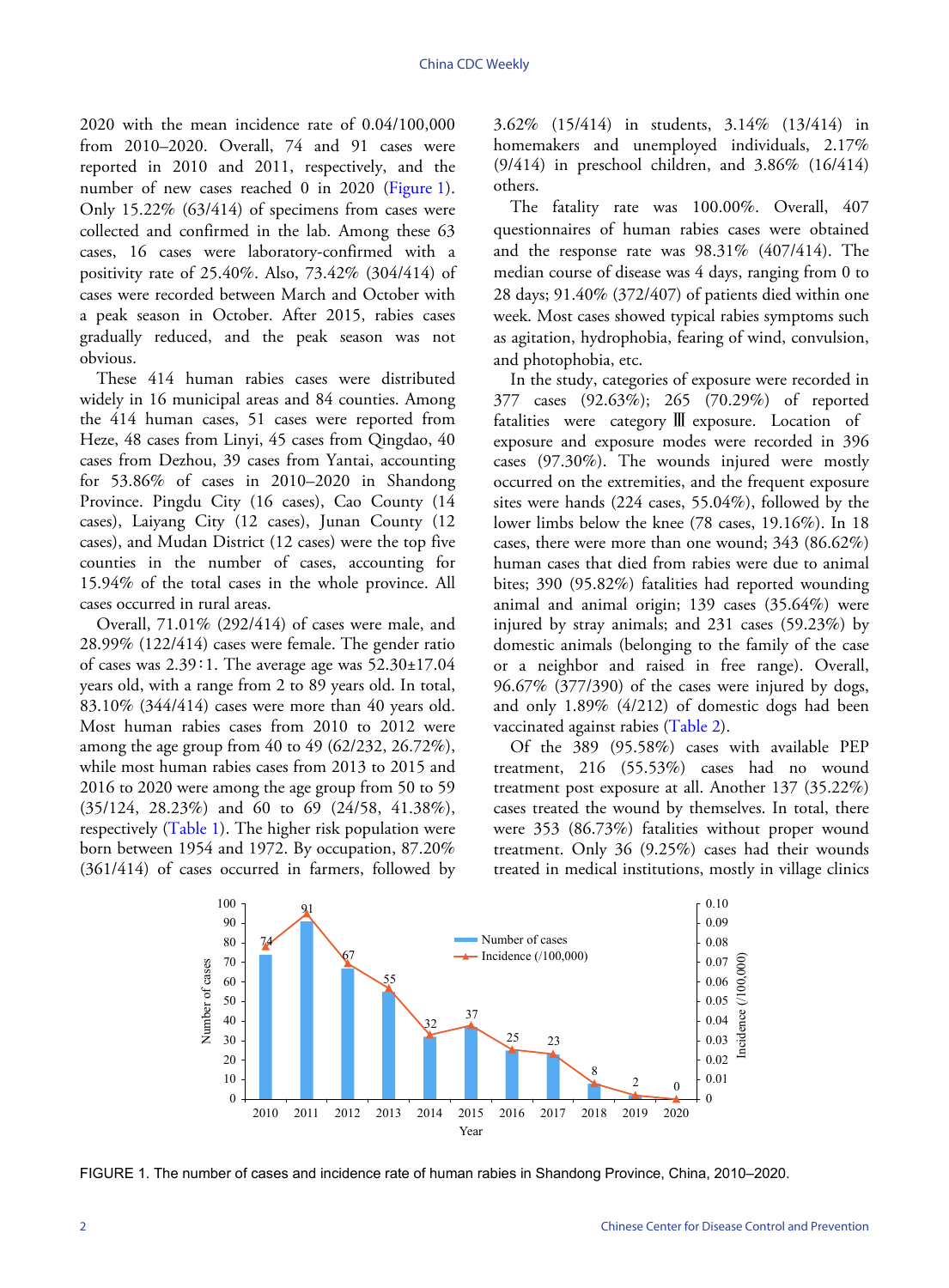|                   | 2010-2012              |                | 2013-2015                      |       | 2016-2020              |                |  |
|-------------------|------------------------|----------------|--------------------------------|-------|------------------------|----------------|--|
| Age group (years) | <b>Number of cases</b> | Proportion (%) | Number of cases Proportion (%) |       | <b>Number of cases</b> | Proportion (%) |  |
| $0-$              | 4                      | 1.72           | $\overline{2}$                 | 1.61  | 0                      | 0.00           |  |
| $5-$              | 5                      | 2.16           | 6                              | 4.84  | 0                      | 0.00           |  |
| $10 -$            | 6                      | 2.59           | 0                              | 0.00  | $\overline{2}$         | 3.45           |  |
| $20 -$            | 8                      | 3.45           | 3                              | 2.42  | 0                      | 0.00           |  |
| $30 -$            | 26                     | 11.21          | 5                              | 4.03  | 3                      | 5.17           |  |
| $40 -$            | 62                     | 26.72          | 17                             | 13.71 | 12                     | 20.69          |  |
| $50 -$            | 53                     | 22.84          | 35                             | 28.23 | 10                     | 17.24          |  |
| $60 -$            | 42                     | 18.10          | 34                             | 27.42 | 24                     | 41.38          |  |
| $70 -$            | 22                     | 9.48           | 18                             | 14.52 | 6                      | 10.34          |  |
| $80 -$            | 4                      | 1.72           | 4                              | 3.23  |                        | 1.72           |  |

<span id="page-2-0"></span>TABLE 1. Age distribution of human rabies cases in Shandong Province, 2010–2020.

(21/36) [\(Table 2\)](#page-2-1). Regarding the post-exposure vaccination, the rabies vaccine coverage rate was 8.85% (36/407), and 23 cases were vaccinated at village clinics or private clinics. Of the 11 cases who received the full vaccination, 10 cases classified as category Ⅲ exposure did not receive rabies immunoglobulin as recommended by the WHO guidelines. Among the 25 cases who were not fully vaccinated, 17 died before vaccination was completed.

Among the reported cases, 4 patients who were bitten by stray dogs came to county-level medical institutions for wound treatment and were injected with rabies vaccine and anti-rabies immunoglobulin within 12 hours. Among them, 2 cases were over 60 years old, and another 2 cases were pre-school children, all of whom were exposed as category Ⅲ and died before vaccination completed.

#### **CONCLUSION**

Rabies is a vaccine-preventable disease. By taking measures to strengthen disease surveillance, conduct technical training, and standardize the clinic treatment for PEP  $(1,3)$  $(1,3)$  $(1,3)$  $(1,3)$  $(1,3)$ , the number of human rabies cases in Shandong has declined significantly from 2011 to 2020, which was consisten[t](#page-4-3) [wit](#page-4-4)h the epidemic trend of human rabies in China (*[4](#page-4-3)*–*[5](#page-4-4)*). First, every reported human rabies case was investigated and have the specimens collected as soon as possible. The case survey rate was almost always 100%. Second, a special training class on rabies was conducted for staff from all over the whole province every year by Shandong CDC. Third, Shandong Province has gradually standardized the construction of PEP clinics since 2001. A series of documents such as construction standards of PEP

<span id="page-2-1"></span>

| TABLE 2. Characteristics of exposure history and post-exposure prophylaxis, according to data from case investigations, |  |  |  |  |  |  |
|-------------------------------------------------------------------------------------------------------------------------|--|--|--|--|--|--|
| Shandong Province, 2010-2020.                                                                                           |  |  |  |  |  |  |

| <b>Exposure characteristics</b> | Number of human rabies cases | Proportion (%) |
|---------------------------------|------------------------------|----------------|
| Age group (years)               |                              |                |
| $20$                            | 24                           | 5.90           |
| $20 - 39$                       | 42                           | 10.32          |
| $40 - 59$                       | 189                          | 46.44          |
| $\geq 60$                       | 152                          | 37.35          |
| Gender                          |                              |                |
| Male                            | 289                          | 71.01          |
| Female                          | 118                          | 28.99          |
| Occupation                      |                              |                |
| Farmers                         | 359                          | 88.21          |
| Students/preschool children     | 23                           | 5.65           |
| Others                          | 25                           | 6.14           |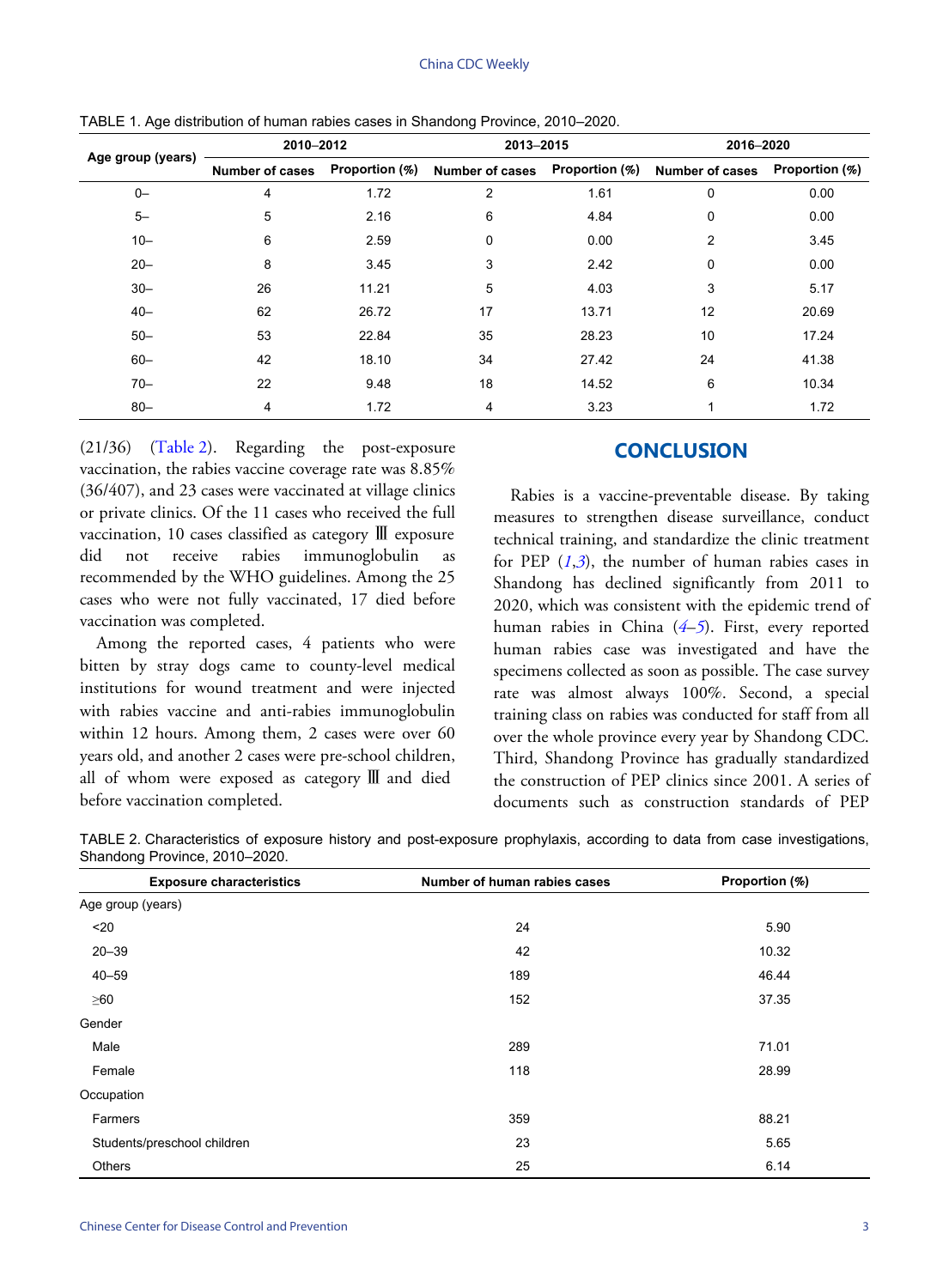| <b>Exposure characteristics</b>       | Number of human rabies cases | Proportion (%) |
|---------------------------------------|------------------------------|----------------|
| Exposure level*                       |                              |                |
| I                                     | 18                           | 4.77           |
| $\rm I\hspace{-.1em}I$                | 94                           | 24.93          |
| $\rm I\hspace{-.1em}I\hspace{-.1em}I$ | 265                          | 70.29          |
| Exposure modes*                       |                              |                |
| <b>Bite</b>                           | 343                          | 86.62          |
| Scratch                               | 33                           | 8.33           |
| Others                                | $20\,$                       | 5.05           |
| Animal source*                        |                              |                |
| Domestic animal                       | 231                          | 59.23          |
| Stray animal                          | 139                          | 35.64          |
| Others                                | 20                           | 5.13           |
| Animal vector*                        |                              |                |
| Dog                                   | 377                          | 96.67          |
| Cat                                   | $\boldsymbol{7}$             | 1.79           |
| Others                                | 6                            | 1.54           |
| Exposure reasons*                     |                              |                |
| Active attack by the vector           | 211                          | 56.42          |
| Defensive attack by the vector        | 59                           | 15.78          |
| Playing with the vector               | 72                           | 19.25          |
| Other                                 | 32                           | 8.56           |
| Bite more than one person*            |                              |                |
| Yes                                   | 59                           | 15.69          |
| No                                    | 317                          | 84.31          |
| Exposure site                         |                              |                |
| Head                                  | 33                           | 8.11           |
| Neck                                  | 4                            | 0.98           |
| Hand                                  | 224                          | 55.04          |
| Trunk                                 | 10                           | 2.46           |
| Arm                                   | 38                           | 9.34           |
| Lower limbs above the knee            | 11                           | 2.70           |
| Below the knee                        | 78                           | 19.16          |
| Wound treatment*                      |                              |                |
| Untreated                             | 216                          | 55.53          |
| Self-treated                          | 137                          | 35.22          |
| Treated in medical facilities         | 36                           | 9.25           |
| Rabies immunoglobulins administered   |                              |                |
| Yes                                   | 4                            | 0.98           |
| No                                    | 403                          | 99.02          |
| Vaccination administered              |                              |                |
| Yes                                   | 36                           | 8.85           |
| No                                    | 371                          | 91.15          |

\* Variables with missing values.